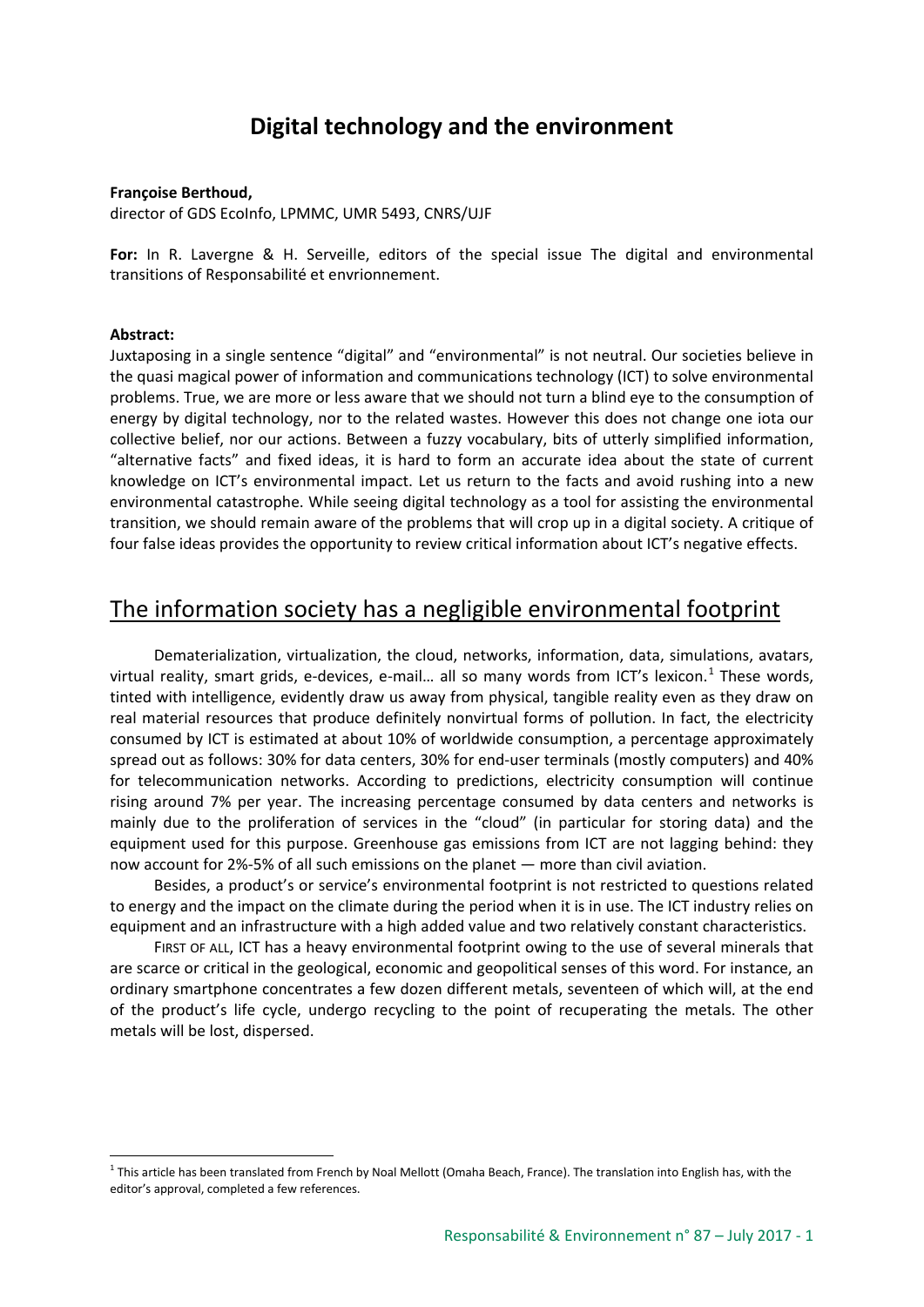| Table 1:<br>Metals used in information and communications technology (ICT) |          |        |              |           |               |                  |                         |                  |
|----------------------------------------------------------------------------|----------|--------|--------------|-----------|---------------|------------------|-------------------------|------------------|
|                                                                            | Silver   | Copper | Indium       | Gallium   | Germani<br>иm | Lithium          | <b>Tantalum</b>         | Rare-<br>earths  |
| Uses:                                                                      | Contacts | Cables | Monitor<br>S | LEDs      | Wi-Fi         | <b>Batteries</b> | LCDs,<br>capacitor<br>s | LCDs,<br>magnets |
| World production for<br>ICT                                                | 21%      | 42%    | >50%         | 40%       | 15%           | 20%              | 66%                     | 20%              |
| Years of reserves                                                          | 15-30    | 40     | $10 - 15$    | $10 - 15$ | $10 - 15$     | Many             | 150                     | Many             |
| Recycled                                                                   | >50%     | >50%   | $< 1\%$      | $<$ 1%    | $< 1\%$       | $< 1\%$          | $< 1\%$                 | $< 1\%$          |
| Sources: www.ecoinfo.cnrs.fr . DREZET 2012; VIDAL 2016.                    |          |        |              |           |               |                  |                         |                  |

Geologists estimate that silver, indium, gallium or germanium deposits will last for approximately fifteen years at the current rate of consumption. In Table 1, a reserve deposit represents a geologically identified quantity that can be extracted using existing technology given both the metal's current price and the price estimated on the basis of current and foreseeable consumption patterns. These values should be handled with caution. Currently however, the average concentration of metals (such as copper, gold and silver) in newly discovered deposits is diminishing. These metals are a major issue for ICT.

SECONDLY, according to a scenario based on average use, the phase of manufacturing the equipment necessary for processing and transmitting data (smartphones, computers, storage equipment, etc.) accounts for somewhere between a quarter and more than three quarters of ICT's environmental impact. The transportation phase has a heavy footprint too because of air freight. Estimates of the recycling phase are still of poor quality, even in an industrialized land such as France; the data are missing or tarnished by a high degree of uncertainty. In contrast, considerable progress has, it should be pointed out, been made in evaluating the phase of use. Nonetheless, we observe no overall reduction in electricity consumption, since the volume of data is swelling, the number of applications is proliferating, and software programs keep swelling as does our need for them.

From these remarks, I would like to draw three preliminary conclusions. First of all, it is more than ever worthwhile to pay attention to the trees that hide the forest. Secondly, it is urgent to prolong the use of ICT devices and equipment in order to reduce the levy on nonrenewable resources and the impact due to the manufacturing and recycling phases. Finally, rebound and side effects that increase consumption by pushing back the limits on using the technology (for example: as prices or energy consumption per device decrease) risk canceling the expected benefits from the advances made.

## Telework (telecommuting) reduces the carbon footprint

An apparently excellent way to act in favor of the environment is to limit commuting by car, since using ICT to work at home seems more economical. This argument keeps quiet about the many negative effects that cancel part of the hoped-for benefits:

— Working at home means heating the house, having a place to work (an additional room) and, therefore, increasing the environmental impact attributable to housing.

— It is neither imagined nor desirable for wage-earners to spend 100% of their worktime at home but, instead, something like two days out of five. However this would not significantly reduce the environmental impact, neither the room for workspace nor the energy consumed.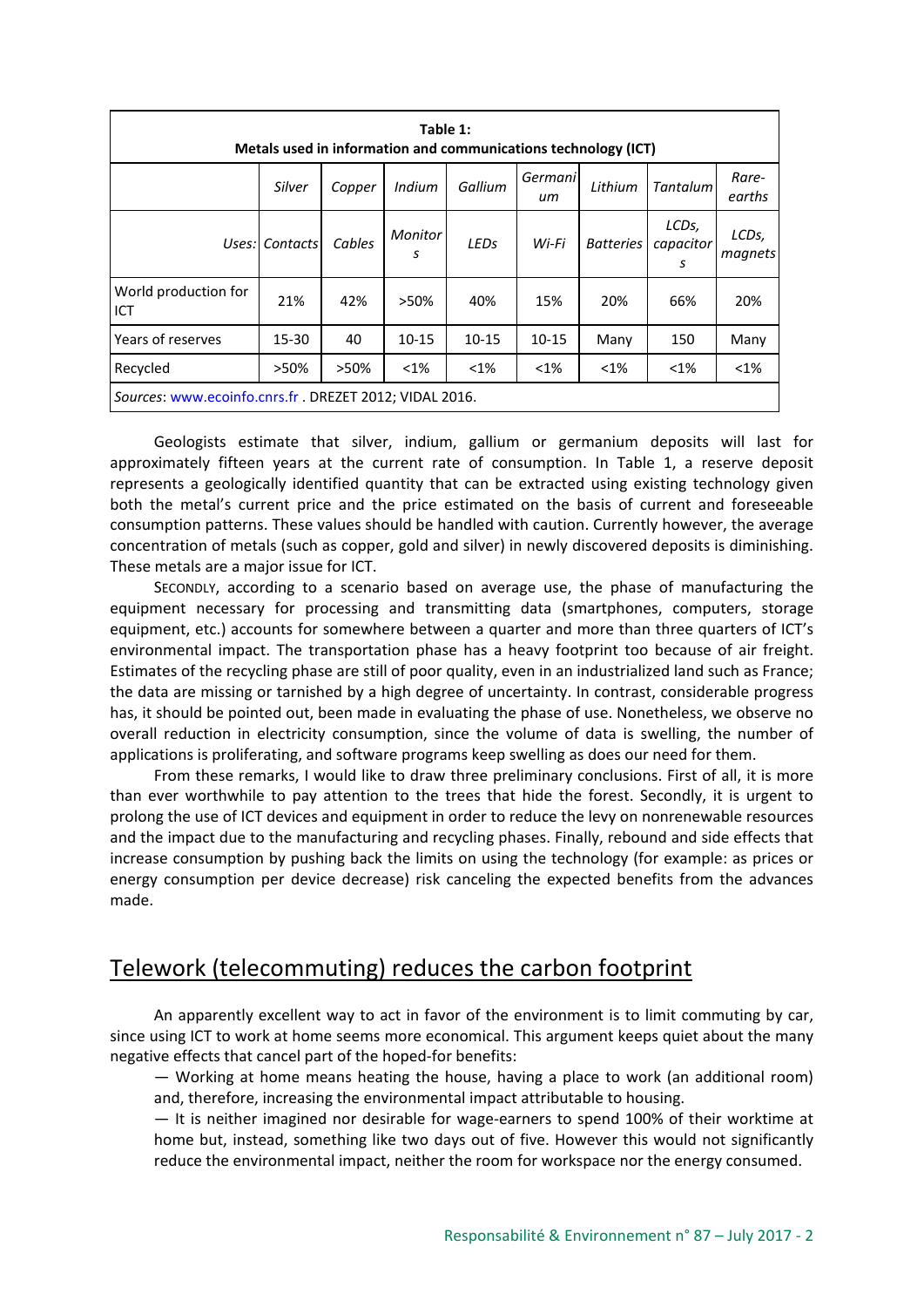— Many wage-earners who "telework" (or "telecommute") choose an environment offering a better quality of life. They move farther from their workplace and thus increase the commuting distance for the days they have to work at the plant or office.

— Secondary trips (for shopping, school, etc.) become "primary" on the days spent teleworking, whence greenhouse gas emissions.

In all, taking into account the conditions and side-effects, as analyzed in several studies, the benefits of telework turn out to be much lower than they seem. Depending on the scope, hypotheses, scenarios and countries in these studies, the potential gain on greenhouse gas emissions is from 0.1% to 0.5%. In other words, given our current state of knowledge and the uncertainty of the data used in these studies, we are unable to conclude that ICT's contribution to the development of telework is environmentally friendly. Attention also has to be paid to the problems stemming from the permeability of the bounds between work and home life and from the risk of work teams losing cohesion.

### We are now recycling 80% of electric and electronic wastes.

This statistic is deceptive, since it depends on what "recycling" means. Under the EU WEEE directive<sup>[2](#page-2-0)</sup> and according to ADEME<sup>[3](#page-2-1)</sup>, 80% of ICT equipment in France is being recycled as prescribed. But a closer look lets us see what this statistic covers. This percentage is based on the ratio of the tonnage of electrical and electronic wastes that have undergone "depollution" (and then grinding and sorting) to the total tonnage collected. Before discussing recycling itself, I would like to point out, for us to bear in mind, that only about 45% of these wastes are currently being collected.

In addition, the output of the recycling operations performed on these wastes is normally separate batches of plastic (sorted as a function of the waste's physical and chemical properties), of chip-cards or of ferrous and of nonferrous materials. The waste is labeled as "recycled" once these batches leave the plant. However there is a big difference between these batches and the materials that re-enter the manufacturing process, in particular for plastics and several metals present in very small quantities in this equipment. Recycling a batch of plastic does not necessarily mean that the plastic is retrieved to manufacture plastic. Even for the metals that are rather easy to recycle, the process results in sizeable loses — to take aluminum as example: a loss of approximately 5% (in weight). So, the statistic on recycling does not describe what consumers might imagine. Worse yet, we do not know (not even in France) how to precisely measure the retrieval rate of electronic wastes at the end of the chain.

Two conclusions are to be added to the preceding remarks:

 $-$  As users of electrical and electronic equipment  $-$  and thus as producers of wastes  $-$  we should utilize the facilities set up (in stores, public areas and waste collection centers) for retrieving ICT equipment, even small devices.

— The recycling, as prescribed, of electronic devices does not mean that the materials produced by recycling will be used to make new equipment. We are still far from a circular economy in the handling of the life cycle of ICT equipment.

<span id="page-2-0"></span> $^2$  Directive 2012/19/EU of the European Parliament and of the Council of 4 July 2012 on waste electrical and electronic equipment (WEEE). Texts of European Union law are available via http://eur-lex.europa.eu/legal-content/FR/TXT/?uri=CELEX%3A02006R1907- 20140410.

<span id="page-2-1"></span><sup>3</sup> ADEME, *Équipements électriques et électroniques, rapport annuel*, 2005 available at

http://www.ademe.fr/sites/default/files/assets/documents/registre-eee-donnees-2015-201610-rapport-annuel.pdf.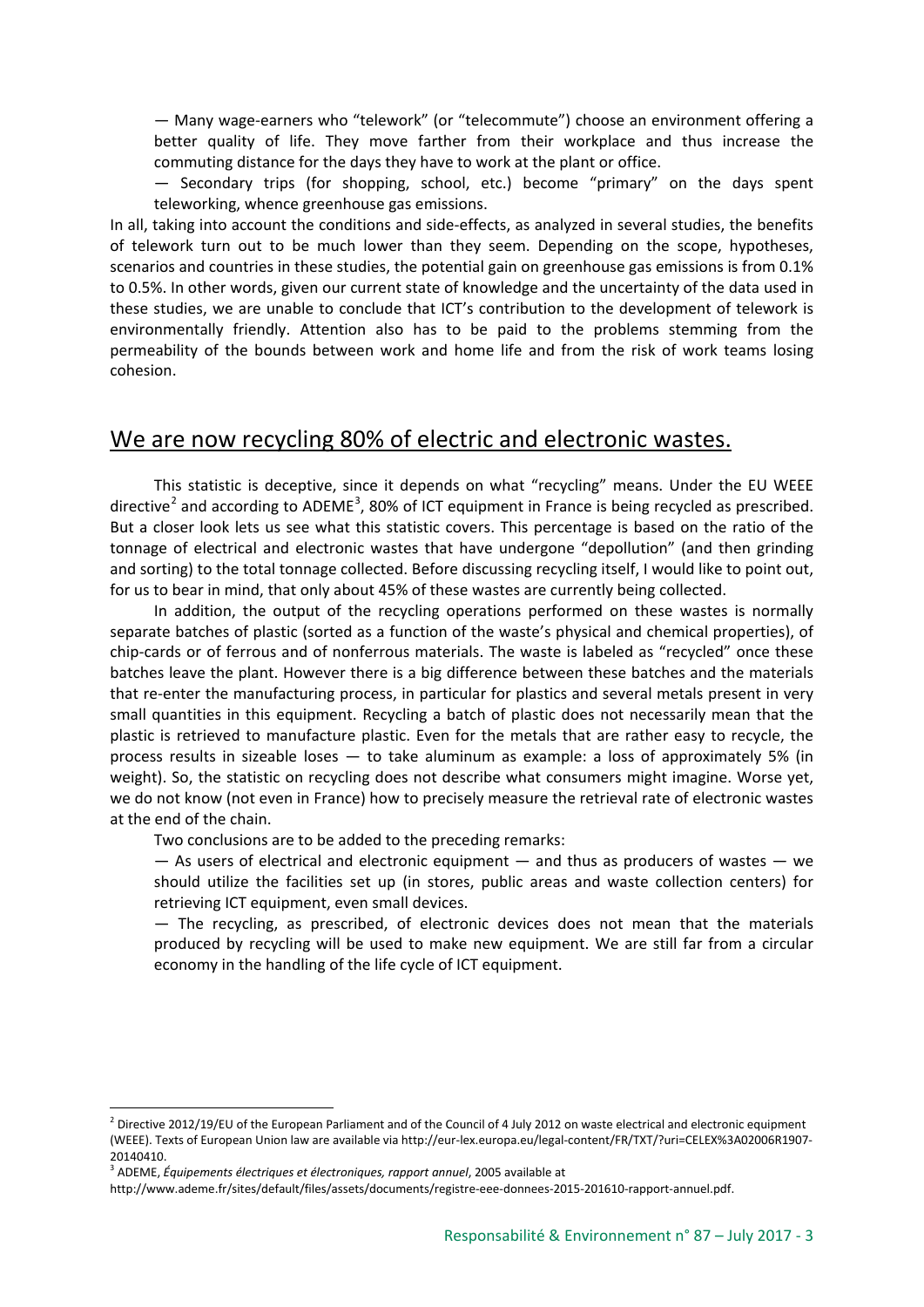**Figure 1**: A product's life-cycle from the mining and extraction of ores to the end. A very small fraction of the material used to build new equipment comes from recycling.



# ICT will save the equivalent of ten times its environmental impact by 2030

Several prospective studies published in recent years have moved politicians and industrialists to boost the deployment of digital tools and techniques. These studies draw the conclusion that this deployment can significantly reduce (by a factor ranging from five to ten) the greenhouse gases emitted by branches of the economy other than ICT.<sup>[4](#page-3-0)</sup> Most of these studies compare the current situation with projections for 2020 or 2030 in matters of: *a)* the environmental footprint due to the direct negative effects of (part of) the ICT industry, mainly the end-user part (computers, telephones) along with data centers and networks; and *b)* the environmental footprint due to the indirect positive effects of ICT being used for various purposes or in various branches of the economy: "dematerialization", transportation, buildings, energy networks, or even industry and agriculture.

A closer look at these studies catches sight of important limits and major points of uncertainty. These studies are exploratory; they are not robust prospective analyses. Taking account of their findings in decision-making (for policies and strategies) is betting on a future — a risk all the greater insofar as it is poorly evaluated.

<span id="page-3-0"></span> $4$  I might cite as example the study by the Fédération Fançaise des Télécoms, Alliance TICS and Fédération des Industries Électriques, Électroniques et de Communication or the following: The Climate Group, *Smart 2020: Enabling the Low Carbon Economy in the Information Age*, 87p., a report on behalf of the Global eSustainability Initiative (GeSI), (Creative Commons 2008), available at https://www.theclimategroup.org/news/smart2020.